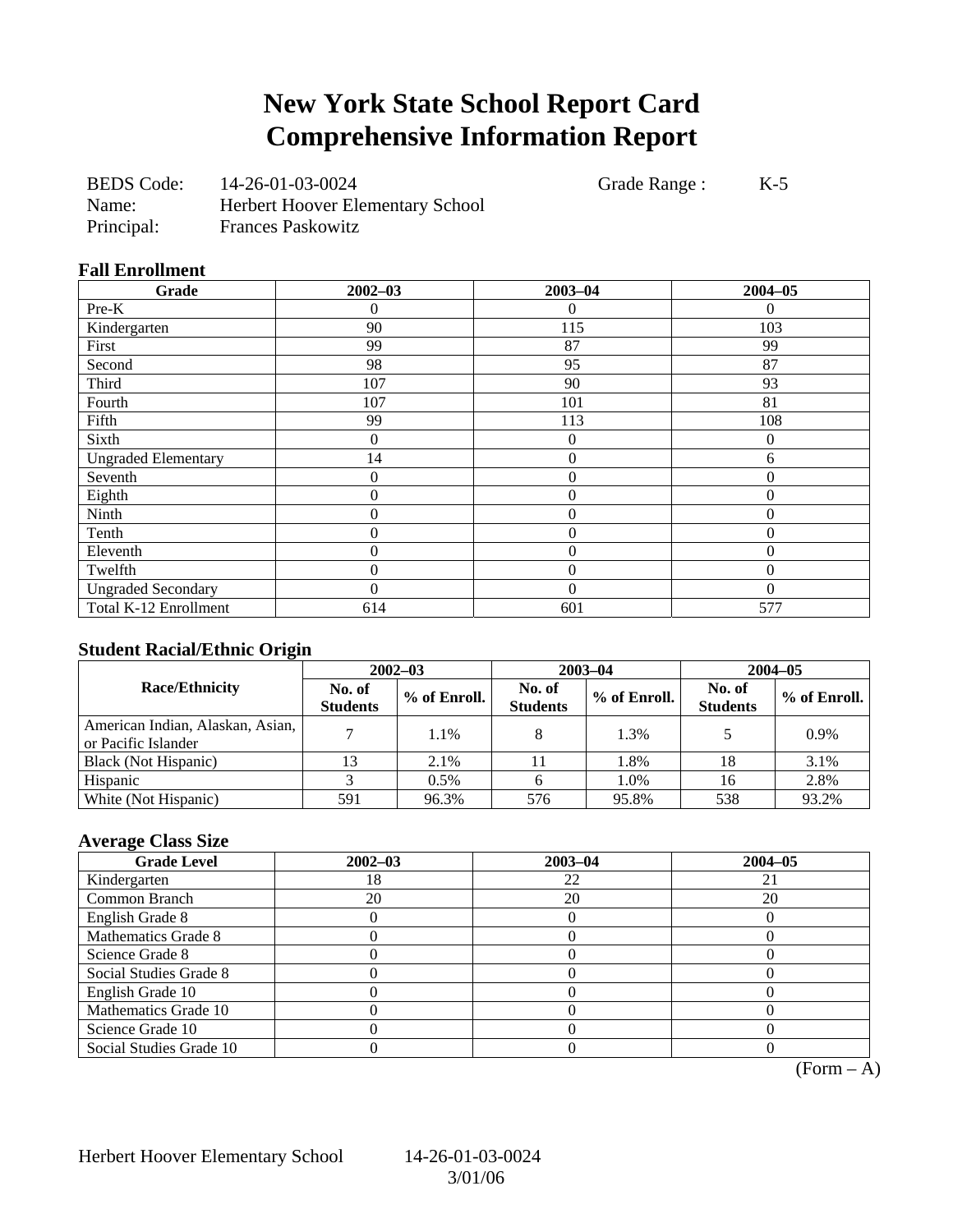#### **District Need to Resource Capacity Category**

| <b>N/RC Category</b> | <b>Description</b>                                                  |
|----------------------|---------------------------------------------------------------------|
|                      | This is a school district with average student needs in relation to |
|                      | district resource capacity.                                         |

#### **Similar School Group and Description**

| <b>Similar School Group</b><br><b>Description</b> |                                                                                                                                                                                                                                                                               |  |  |
|---------------------------------------------------|-------------------------------------------------------------------------------------------------------------------------------------------------------------------------------------------------------------------------------------------------------------------------------|--|--|
| 14                                                | All schools in this group are elementary level schools in school<br>districts with average student needs in relation to district resource<br>capacity. The schools in this group are in the middle range of<br>student needs for elementary level schools in these districts. |  |  |

All schools within the same N/RC category are divided into three similar school groups defined by the percentage of students in the school who are eligible for the free-lunch program and/or who are limited English proficient (also known as English language learners).

#### **Student Demographics Used To Determine Similar Schools Group**

| ີ                                 | $2002 - 03$ |         | $2003 - 04$ |         | $2004 - 05$ |         |
|-----------------------------------|-------------|---------|-------------|---------|-------------|---------|
|                                   | Count       | Percent | Count       | Percent | Count       | Percent |
| <b>Limited English Proficient</b> | 4           | $0.7\%$ |             | 0.5%    |             | 0.5%    |
| <b>Eligible for Free Lunch</b>    | 65          | 10.6%   | 69          | 11.5%   | 102         | 17.7%   |

#### **Attendance and Suspension**

|                               | $2001 - 02$               |                   |                           | $2002 - 03$       | $2003 - 04$               |                   |
|-------------------------------|---------------------------|-------------------|---------------------------|-------------------|---------------------------|-------------------|
|                               | No. of<br><b>Students</b> | $%$ of<br>Enroll. | No. of<br><b>Students</b> | $%$ of<br>Enroll. | No. of<br><b>Students</b> | $%$ of<br>Enroll. |
| <b>Annual Attendance Rate</b> |                           | 96.3%             |                           | 96.2%             |                           | 96.4%             |
| <b>Student Suspensions</b>    |                           | $0.0\%$           |                           | 0.0%              |                           | 0.0%              |

#### **Student Socioeconomic and Stability Indicators**

#### **(Percent of Enrollment)**

|                          | $2002 - 03$ | $2003 - 04$ | $2004 - 05$ |
|--------------------------|-------------|-------------|-------------|
| <b>Reduced Lunch</b>     | 12.2%       | 10.3%       | 15.4%       |
| <b>Public Assistance</b> | 21-30%      | 21-30%      | 31-40%      |
| <b>Student Stability</b> | 93%         | 96%         | 100%        |

#### **Staff Counts**

| Staff                                 | $2004 - 05$ |
|---------------------------------------|-------------|
| <b>Total Teachers</b>                 |             |
| <b>Total Other Professional Staff</b> |             |
| <b>Total Paraprofessionals</b>        | NΑ          |
| Teaching Out of Certification*        |             |

\*Teaching out of certification more than on an incidental basis.

 $(Form - B)$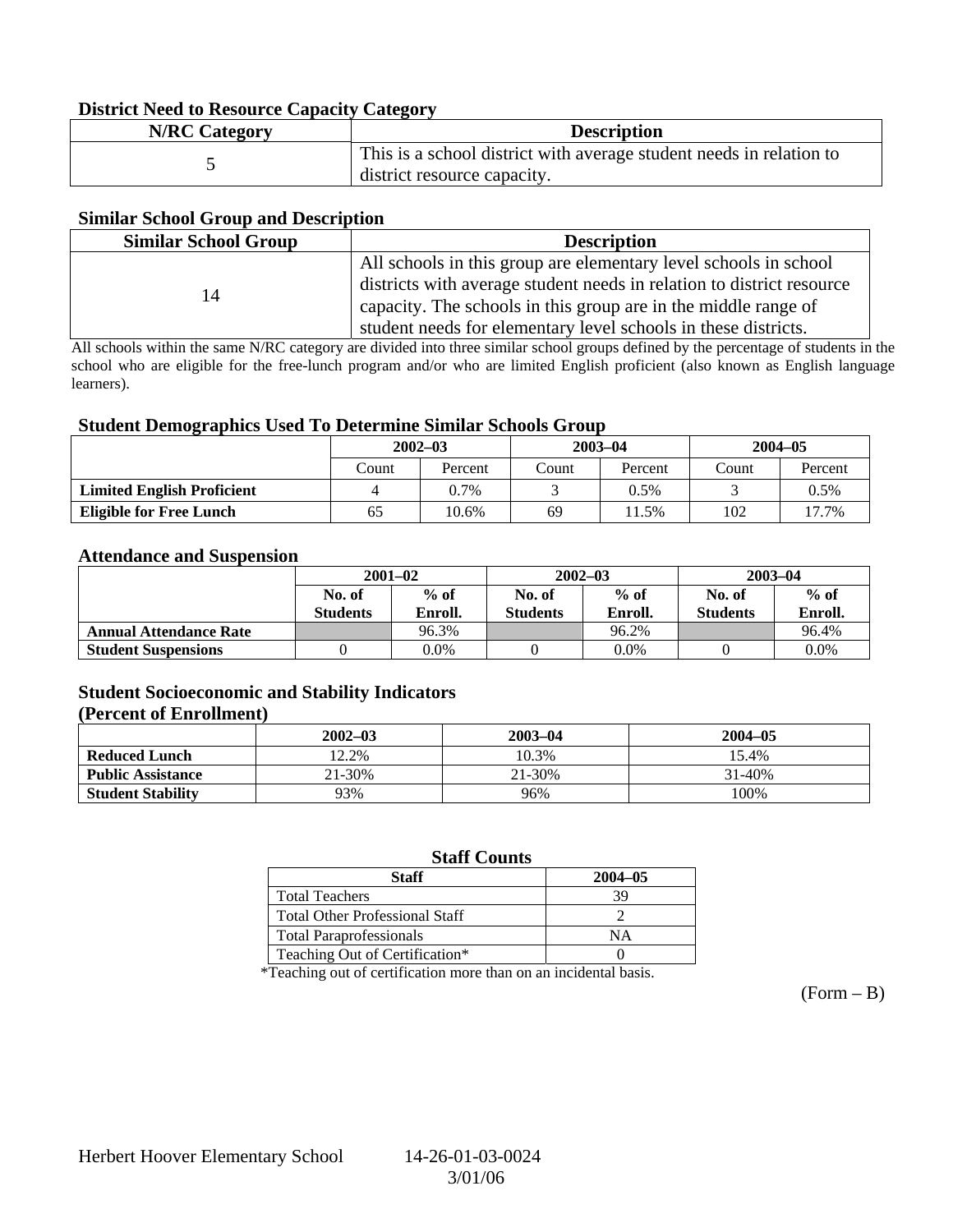|                 |                                   | <b>Number</b><br><b>Tested</b> | % at Level 1 | $\%$ at Level 2 | $%$ at Level 3 | $%$ at Level 4 |
|-----------------|-----------------------------------|--------------------------------|--------------|-----------------|----------------|----------------|
|                 | <b>General-Education Students</b> | 98                             | 2%           | 1%              | 53%            | 44%            |
| <b>Nov 2004</b> | <b>Students with Disabilities</b> | 10                             | 0%           | 0%              | 60%            | 40%            |
|                 | All Students                      | 108                            | 2%           | 1%              | 54%            | 44%            |

# **Elementary-Level Social Studies**

## **Middle-Level Social Studies**

|                  |                                   | <b>Number</b><br><b>Tested</b> | $\%$ at Level 1 | $\%$ at Level 2 $\parallel$ | $\%$ at Level 3 | $\%$ at Level 4 |
|------------------|-----------------------------------|--------------------------------|-----------------|-----------------------------|-----------------|-----------------|
|                  | <b>General-Education Students</b> |                                | 0%              | 0%                          | 0%              | 0%              |
| <b>June 2005</b> | <b>Students with Disabilities</b> |                                | 0%              | 0%                          | 0%              | 0%              |
|                  | All Students                      |                                | 0%              | 0%                          | 0%              | 0%              |

 $(Form - I)$